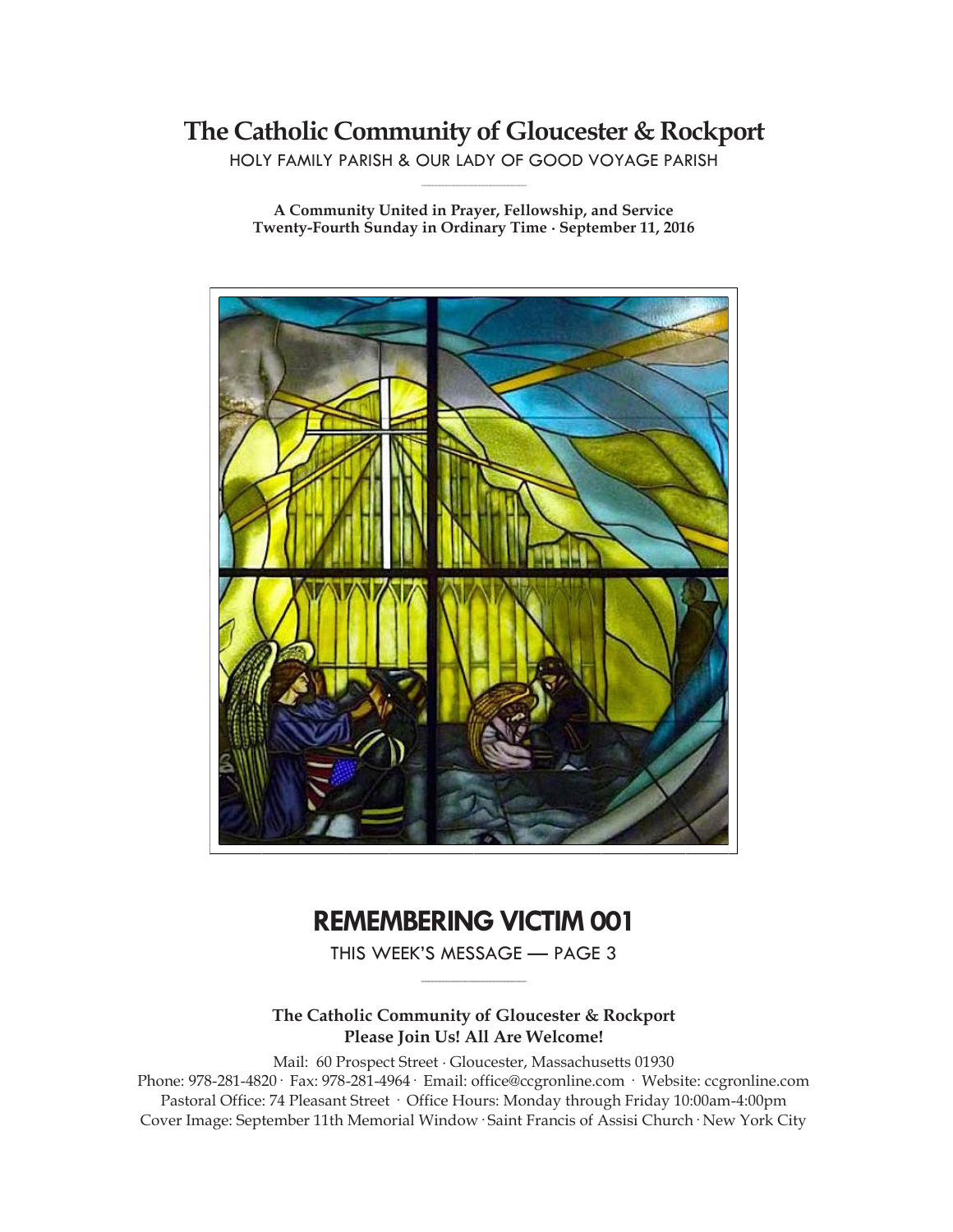### **IN CASE YOU MISSED IT... \_\_\_\_\_\_\_\_\_\_\_\_\_\_\_\_\_\_\_\_**

## **OUR LADY OF GOOD VOYAGE PARISH GRAND ANNUAL COLLECTION & FINANCIAL REPORT OUR GOAL: \$50,000**

Just over two years ago, Cardinal Sean O'Malley established the Catholic Community of Gloucester & Rockport as a collaborative of two historic parishes: Holy Family Parish and Our Lady of Good Voyage Parish. Although our parishes share one pastor and pastoral team, each parish remains fully and canonically independent; maintains its own back accounts and accounting procedures; and continues to be solely responsible for its own bills, building maintenance, and pastoral programs. During the past two years, Our Lady of Good Voyage Parish has been blessed in many ways. Despite necessary changes to our worship schedule, attendance is good and growing (especially among young adults and young families at our 11:45am Sunday Mass). Fundraising events and the Annual Crowning Feast of the Holy Spirit remain successful both by raising needed funds and by building and strengthening our parish as a vibrant community of prayer, fellowship, and service. And although it sometimes has been difficult, parishioners from both Holy Family Parish and Our Lady of Good Voyage Parish are now praying together, working together, and helping each other to live the Gospel, share God's love, and rebuild the Church here in Gloucester and Rockport.

Despite these blessings, we face serious financial challenges at Our Lady of Good Voyage Parish. For the second straight year, we have been unable to balance our budget. These imbalances have been caused by those necessary changes to our worship schedule; increasing costs associated with building maintenance; and the loss of an anonymous benefactor whose generous donations over the course of many years contributed to the financial stability of the parish. During the past two years, we have worked diligently to significantly reduce our operating costs across the board: wages and benefits, office administration and equipment, and especially utilities without diminishing the pastoral ministries of our parish. Despite these efficiencies and more professional accounting procedures, we are unable to balance our annual budget. This means that we have been forced again and again to use funds from our savings account in order to make ends meet on a weekly basis. Inserted into last week's bulletin was our Annual Financial Report for Fiscal Year 2016 which summarized our actual income and expenses in various categories; and our budget for the coming fiscal year. This report is also posted on our website: ccgronline.com.

For these reasons, I am writing to ask all parishioners at Our Lady of Good Voyage Parish to help me raise \$50,000 during this year's Grand Annual Collection. This fundraising campaign is vitally important to our parish's annual budget and our long-term financial stability. It helps us bridge the gap between our weekly offerings and our financial obligations (such as salaries and benefits, insurance premiums, essential parish programs, routine building maintenance and repair, utilities, snow plowing, and stipends for our senior priests). Each year, we ask all parishioners to contribute whatever they can to our Grand Annual Collection. This year, it is especially important! Every contribution, whether it's \$10 or \$100, help us to achieve our goal of a balanced budget. Every penny raised goes directly to Our Lady of Good Voyage Parish. Anyone who tells you something else is simply not telling the truth!

Every registered parish family has received an offertory envelope for the Grand Annual Collection. Please place your offering in the collection basket at Mass this weekend of September 10th and September 11th or mail it to me as soon as possible. Additional envelopes are available at the doors of the church. As our Grand Annual Collection begins, please join me in praying that each of us, according to our means, will give generously to this all-important fundraising effort. Finally, please accept my deepest thanks for your prayers and encouragement during my second year as your pastor. Your kindness and support humble me and sustain me in my ministry. Please continue to pray for me, for our dedicated pastoral team, and for each other; and please know that you and your family are always in my prayers. Thank you in advance for your prayers and generous support of Our Lady of Good Voyage Parish!

Peace and blessings to all, Father Jim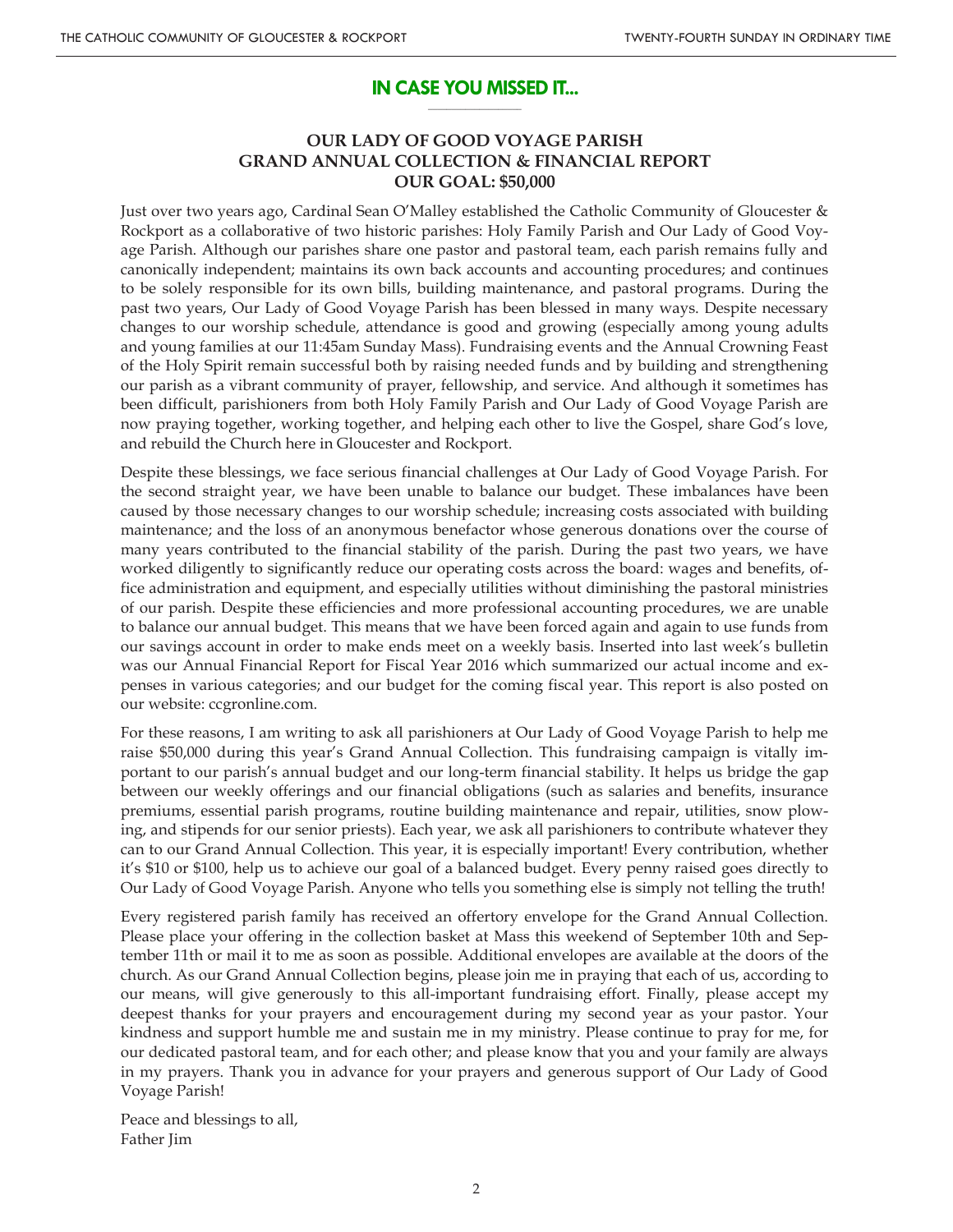### **THIS WEEK'S MESSAGE \_\_\_\_\_\_\_\_\_\_\_\_\_\_\_\_\_\_\_\_**

## **REMEMBERING VICTIM 001**

#### By Cliff Garvey

The morning of September 11, 2001 dawned brilliantly in New York City. The air was unseasonably crisp and clear. The sky was cloudless. But the brilliance of that late summer day was shattered by terrorists who hijacked passenger jets and crashed them into the Twin Towers of the World Trade Center. The emergency response to the attacks was immediate. Police, paramedic, port authority, and fire fighting units rushed to the scene. These first responders raced courageously into the burning towers. Among them was Father Mychal Judge, a Franciscan friar and priest, who served as senior chaplain of the New York City Fire Department.

Father Mike was widely known as a compassionate, outgoing, and relentlessly busy priest. In addition to Father Mike's active ministry as chaplain for the city's fire fighters and their families, he worked tirelessly with alcoholics, addicts, the homeless, and those living with HIV-AIDS and other chronic illnesses. Throughout his decades of ministry in New York City, Father Mike was a bright and cheerful presence, always ready with a joke, a sympathetic word, or a humorous story. On the morning of September 11th, however, Father Mike paced in the lobby of Tower One. Dressed in his firefighter's helmet and jacket, he stood clear of the first responders, fingered the beads of a rosary, and prayed. We know this because two documentary filmmakers were there and provided us with the last living images of a kind man and priest.

Suddenly, an unspeakable roar shook the earth. Tower Two was collapsing, turning one of the world's great skyscrapers into a twisted wreck of dust and debris. After the tower fell, those in the lobby of the other tower began a slow and steady evacuation. Amidst the dust and darkness, a flashlight illuminated the face of man who lay still and was buried under some rubble. It was Father Mike. No pulse. He was dead. Some firefighters carried his lifeless body to a nearby church and rested it near the altar. Father Mychal Judge was recorded as the first official casualty of the terrorist attacks on September 11, 2001. He was "Victim 001."

In the years since Father Mike's death, some have petitioned for his canonization as a saint. Those who knew him best, however, seem more concerned with continuing his ministry rather than the possibility of sainthood. Some have founded charitable organizations in his memory. One of these charities is "Mychal's Message" which provides food, clothing, and everyday necessities for homeless people in New York City. Another is the "Mychal Judge Recovery Center" at Saint Anthony Shrine in Boston which provides counseling and other services for recovering addicts and their families.

Those of us who did not know Father Mike personally can still honor his memory and ministry by remembering and perhaps imitating his deep spirituality and his abiding faith in the Franciscan way of life. Like his patron, Saint Francis of Assisi, Father Mike always seemed busy. On a daily basis, he rushed from the bedside of an injured firefighter to the side of a recovering addict in crisis. Like Saint Francis, he reached out to those often shunned by modern society: drug users, AIDS patients, and the homeless. Like Saint Francis, most often because of his energy and zeal, he sometimes irritated those with power and authority. And because Father Mike's wardrobe often seemed so worn and threadbare, he often received gifts of clothing. More often than not, he gave those gifts away to the poor.

When we read about Father Mike's life and ministry, we may ask: how did he do it? How did he keep the pace? How did he accomplish so much? The life and example of Saint Francis can answer some of these questions. More than 800 years ago, Francis traveled widely, always on foot, and often barefoot, in his ministry to live and preach the gospel. He embarrassed his followers by his energy, enthusiasm, and commitment to imitating the life and ministry of Jesus. And like Jesus, Francis sometimes retreated from the world for prolonged periods of prayer and retreat. Father Mike, a truly modern man, but still a Franciscan, did the same. When Father Mike needed to re-fuel his spiritual engines, he retreated into the city he loved. He took long solitary walks from the friary in Manhattan to the outer boroughs across the Brooklyn Bridge. From that historic bridge, he could step back from the gritty and suffering streets of the city and gaze at the grandeur of the skyline. In an urban sense, he could see the whole of the forest, not just the trees. There, he would pray for himself and for the city and the people that he loved so much.

This weekend, we remember in prayer the victims of the attacks on September 11, 2001 and their families. We pray for all who lost their lives and for those left behind. We pray for the soul of Father Mychal Judge and for all who were touched by his good works of faith, hope, and love. We pray for all who serve our communities as first responders and for all who serve our country in uniform. We pray for reconciliation and understanding between peoples and cultures. Last but certainly not least, we pray for peace in our troubled world.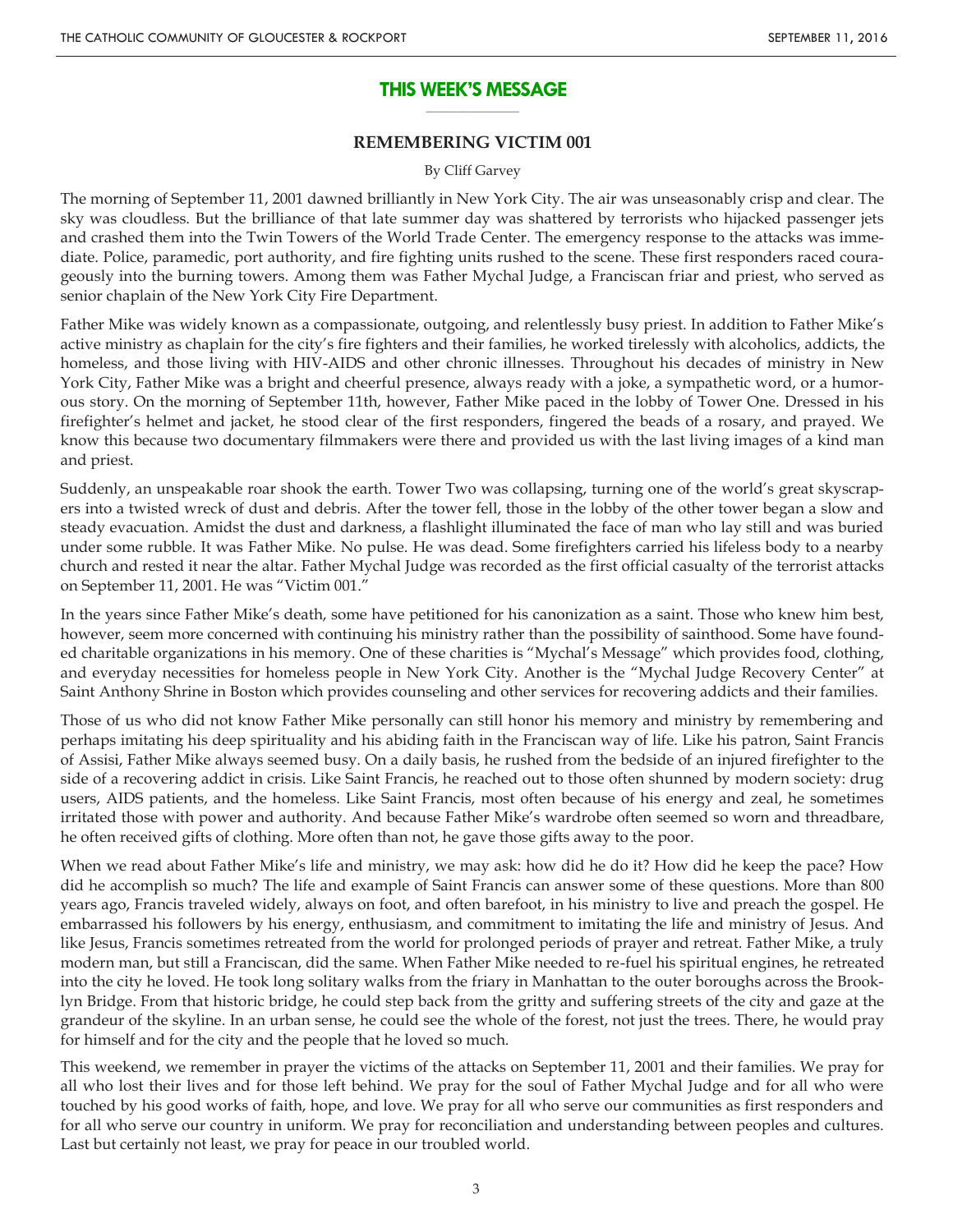## **PRAYER, FELLOWSHIP, AND SERVICE \_\_\_\_\_\_\_\_\_\_\_\_\_\_\_\_\_\_\_\_**

# **SUMMER CARILLON RECITALS PASTOR'S SPECIAL MESSAGE OF THANKS**

Last weekend, this year's Summer Carillon Recitals concluded at Our Lady of Good Voyage Church. All parishioners, friends, and guests of the Catholic Community of Gloucester & Rockport sincerely thank LuAnn Pallazola, who prepared and performed programs that included favorite hymns, classical music, international pieces, patriotic melodies, and children's songs.

We also thank Stephen H. Goodick and Sean Frost of W. Herbert Goodick Construction for repairing a carillon key before this summer's concerts. Their generous contribution of time and talent also contributed to the success of our summer recitals. Finally, thanks go to all who attended, applauded, and beeped horns at the recitals! For more information about the Carillon at Our Lady of Good Voyage Church, please contact LuAnn Pallazola at 978-281- 4820 or lpallazola@gmail.com.

# **OUR LADY OF GOOD VOYAGE PARISH HOLY NAME SOCIETY Sunday, September 11th at 6:30pm**

The Holy Name Society of Our Lady of Good Voyage Parish is a service-driven organization of men which was founded to support the parish through volunteering and fundraising. Its first meeting of the fall season is scheduled for this Sunday, September 11th at 6:30pm in Our Lady's Hall. Dinner will be prepared and served by our officers. Annual dues of \$20 will also be collected. For more information about the Holy Name Society and its good work in our parish, please contact Matt Parisi at mparisi101@gmail.com or leave a message at 978-281- 4820. Please join us! New members are welcome!

# **OUR LADY OF GOOD VOYAGE PARISH OUR LADY'S GUILD Monday, September 12th at 6:30pm**

Since 1944, Our Lady's Guild has worked to build community among women of all ages in Our Lady of Good Voyage Parish through fundraising, good works, prayer, and social events. The Guild's first meeting of the fall season is scheduled for Monday, September 12th at 6:30pm in Our Lady's Hall. Dinner will be prepared and served by our officers and directors. The requested offering is \$10 per person. For more information about Our Lady's Guild and its good work in our parish, please contact Linda Galvin at lingav2010@gmail.com or leave a message at 978-281-4820. Please join us! New members are welcome!

# **MORE NEWS & INFORMATION ONLINE!**

Join us: ccgronline.com! Follow us on Twitter: @ccgronline

## **GROWING YOUNG DISCIPLES \_\_\_\_\_\_\_\_\_\_\_\_\_\_\_\_\_\_\_\_**

# **YOUTH FAITH FORMATION FATHER JIM'S SUMMER ART CONTEST Calling Young Disciples! Deadline Extended!**

All young disciples (ages 5 through 11) are invited to participate in Father Jim's Summer Art Contest by creating an original work of art based on the theme that "Jesus Is Our Teacher!" Submissions should be no smaller than 8 by 11 inches and no larger than 18 by 24 inches; created, colored, drawn, or painted by hand; and depicting one of the following images: Christ the Teacher, Christ the Good Shepherd, the Divine Mercy, or he Face of Christ

All original art projects are due by Friday, September 23rd and will be judged by Father Jim and a committee of judges! The winning submission will be professionally framed and displayed prominently in our pastoral office! Coloring sheets (for younger children) and suggested icon images (for older children) can be found on our website at ccgronline.com/formation. For more information, please contact Father Jim at 978-281-4820 or frjim@ccgronline.com. Please join us! All are welcome!

# **YOUTH FAITH FORMATION PASTOR'S SPECIAL MESSAGE OF THANKS**

Awesome seems to be the most common response from parents, students, and volunteers in response to how they liked our latest Catholic Kids Camp: The Vatican Express, Part 3. One of our young disciples even announced to his mom that he had no plans to remove the saint's costume attire that had been made for him during that "awesome" week!

The success of our new youth faith formation program depends on our team of dedicated ministers and volunteers. Our young disciples sincerely thank the following parishioners who volunteered their time and talent to our recent Catholic Kids Camp: Rizza Anderson (Age 12), Fernanda Brown, Angelica Duran (Age 14), Mary Duran, Grace Figuerido, Rose Legendre (Age 15), Michael LePenna, MaryEllen McLeod, Jean Madruga, Ann Marie Noble, Diane Story (Age 15), Deacon Ray Wellbank, and Anna Zerilla (Age 15). Most of all, they sincerely thank Betsy Works for her creative, energetic, and innovative approach to sharing the teachings and traditions of the Catholic Church.

Registration is now underway for our new programs of preparation for First Penance & Reconciliation and First Holy Communion (Grade 2); and Confirmation (Grade 9 and up). Calendars and registration forms are now posted to our website: ccgronline.com/formation. For more information about youth faith formation in the Catholic Community of Gloucester & Rockport, please see Father Jim or contact Betsy Works at bworks@ccgronline.com or 978-281-4820. Please join us! All are welcome!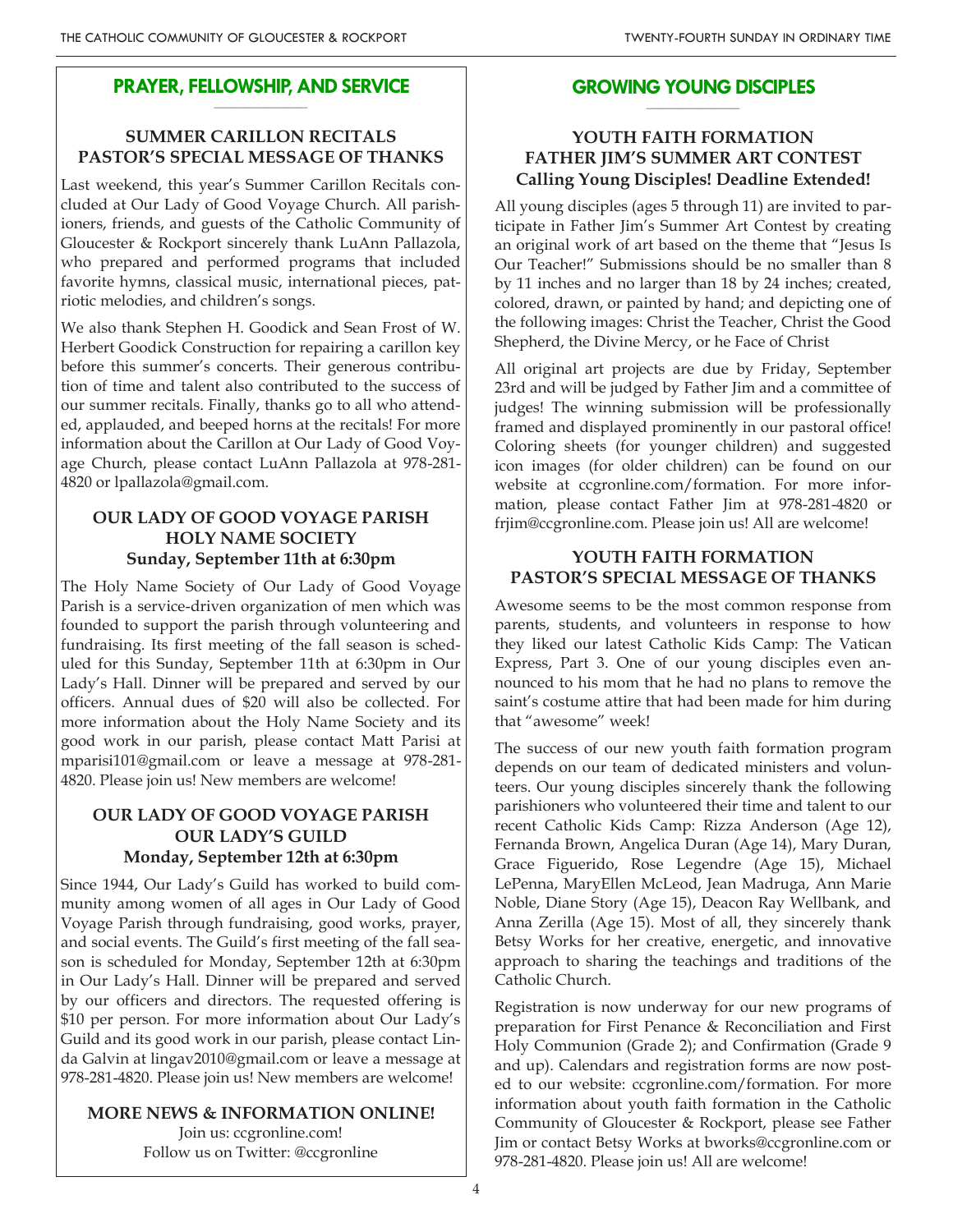#### **JUBILEE YEAR OF MERCY \_\_\_\_\_\_\_\_\_\_\_\_\_\_\_\_\_\_\_\_**

# **THE MEANING OF MERCY WORDS OF WISDOM FROM POPE FRANCIS**

The mercy of God is his loving concern for each of us. He feels responsible for us; he desires our well-being and he wants to see us happy, joyful, and peaceful. The merciful love of Christians must travel this path. As the Father loves, so should his children. Just as God is merciful to us, so we are called to be merciful to each other.

Pope Francis Misericordiae Vultus Bull of Indiction for the Jubilee Year of Mercy —April 2015

## **THE MEANING OF MERCY IN THE ROMAN CATHOLIC CHURCH**

In the Old Testament, the gift of mercy is dependent on God (Deuteronomy 7:9); and God's message to the repentant sinner is mercy rather than punishment. Likewise, God calls upon his people to show the same mercy to others that He shows to them. Mercy is an attitude which calls us to help those in distress. In the New Testament, through Jesus Christ, the Incarnate Word of God, mercy is always present in the world (Hebrews 2:17).

The sinner should not presume that God automatically or mechanically offers divine mercy. It is only granted by God if and when the sinner acknowledges that mercy is incalculable and beyond human understanding. Mercy does not override justice; it transcends justice and it converts the sinner into a just person by bringing about repentance and openness to the Holy Spirit.

Human mercy is an expression of divine mercy. Mercy sees the distress of others, identifies with it, and seeks to overcome it as one seeks to have one's own suffering, guilt, and burdens overcome with the aid and assistance of others. Human mercy manifests divine mercy because of Christ's identification with our plight through His passion, death, and resurrection.

The Christian must forgive seven times seventy times, and Christian mercy is an expression of the double commandment to love both God and neighbor. Mercy united with love fulfills the command of perfection (Colossians 3:14), showing the same hospitality to others that is shown to Christ (Source: Our Sunday Visitor's Revised Catholic Encyclopedia, 666-667).

## **JUBILEE YEAR OF MERCY ONLINE!**

For more about the Year of Mercy, including information about upcoming events and our easy-to-use guides to the Sacrament of Penance & Reconciliation (Confession) and the Divine Mercy Chaplet, please visit our website: ccgronline.com/mercy. Please join us! All are invited! All are welcome!

#### **PRAYER, FELLOWSHIP, AND SERVICE \_\_\_\_\_\_\_\_\_\_\_\_\_\_\_\_\_\_\_\_**

# **KNIGHTS OF COLUMBUS Tuesday, September 13th at 7:00pm**

The Knights of Columbus is an organization of men that remains true to its founding principles of charity, unity, and fraternity. Founded in 1882, the Knights remain an organization dedicated to the mutual assistance of members and their families, but also to serving the disabled, the poor, and the sick. The Knights also sponsor education, charitable, and religious programs.

Council 215 serves the Catholic Community of Gloucester & Rockport at Holy Family Parish and Our Lady of Good Voyage Parish. Our next meeting is scheduled for Tuesday, September 13th at 7:00pm in Parish Center. For more information about joining the Knights of Columbus, please visit our website at kofc215.com or contact Mark Natti at grandknight@kofc215.com or leave a message at 978-281-4820. Please join us! New members are welcome!

## **KNIGHTS OF COLUMBUS NEWS SECOND ANNUAL GOLF TOURNAMENT Friday, October 14th· Cape Ann Golf Course**

All are invited to join the Knights of Columbus (Council 215) for its Second Annual Golf Tournament on Friday, October 14th at the Cape Ann Golf Course. Tee off at 1:00pm. Registration forms are available at kofc215.com and at the doors of Saint Ann Church, Saint Joachim Church, and Our Lady of Good Voyage Church. All proceeds benefit the charitable work of the Knights of Columbus in the Catholic Community of Gloucester & Rockport. For more information, please contact Mark Natti at info@kofc215.com. Please join us! All are welcome!

## **THE LEGION OF MARY Wednesdays at 4:00pm· New Members Welcome!**

Founded in Ireland in 1921, the Legion of Mary is an international fellowship of lay men and women who volunteer their time, talents, and prayers under the banner of the Blessed Virgin Mary by practicing the spiritual works of mercy in both of our parish communities. The Legion's primary apostolate is to visit and pray with our aged, disabled, homebound, and sick fellow parishioners. Members also serve in many other volunteer ministries in both Holy Family Parish & Our Lady of Good Voyage Parish.

Every Wednesday afternoon at 4:00pm, the Legion of Mary gathers in the parish center, which is located beside Saint Ann Church, to pray the Rosary, share their faith experiences, and participate in a period of faith formation under the guidance of their spiritual director. For more information about the Legion of Mary, please contact Joan Foster at ajay7@verizon.net; Sue Demetri at sdemetri2000@yahoo.com; or leave a message at 978-281-4820. Please join us! New members are always welcome!